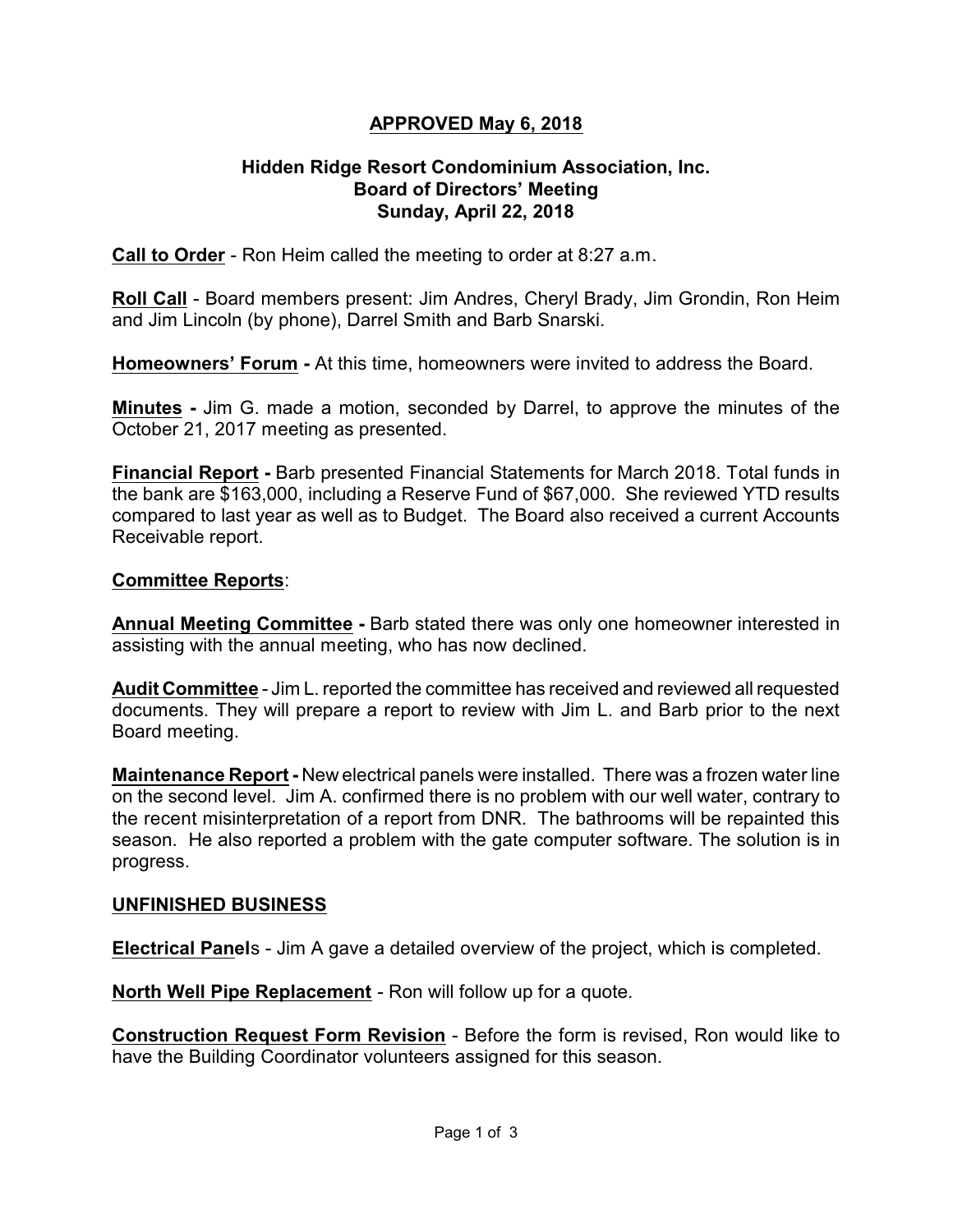**Park Manager** - This topic will be tabled until the next Board meeting.

# **NEW BUSINESS**

## **Winter Review**

During the winter, the Board discussed and voted via email on the following actions: To accept Gordon's Electric proposal to replace the electrical panels, to approve the purchase of two new computers for the Clubhouse; to approve the purchase and installation of a pool chemical storage cabinet. Jim A. made a motion, seconded by Jim G. to ratify the actions taken by the Board during the winter season. Motion unanimously approved.

**Clubhouse WiFi -** Jim L. will report at the May meeting.

**Construction Requests** - Jim A. reported there are 3 requests for construction to be considered.

A homeowner applied for approval to pour concrete on which to put his unit and an insulated slab for an addition. Square footage is within established guidelines. Jim A. made a motion, seconded by Barb to approve this request as presented. Unanimously approved.

A homeowner applied for approval to add a park model to the current structure. However, they had to remove approximately 200 square feet of the plan in order to be in compliance. Jim A. has been working with them to revise the plan. A Board member will review the work after framing to assure the construction is in compliance. Motion made by Jim A., seconded by Cheryl to accept this request as revised. Unanimously approved.

A homeowner applied for approval to install a 10' x 13' platform deck at the rear of their unit. As submitted, this plan would exceed the established limit of 720 additional square feet. The application is denied, and Jim A. will contact the owner to discuss a revision.

**Budget 2018 - 2019** – Barb reviewed the estimates for 2018-2019 as prepared. The Board reviewed potential capital projects for the coming season. Quotes will be obtained so the budget can be finalized in time for the Annual Meeting mailing.

**Executive Session –** Barb made a motion, seconded by Jim A. to adjourn to executive session; motion approved.

**Return to Open Session** – Barb made a motion, seconded by Jim A. to return to open session.

**Appointment of new Board Member** – Motion was made by Jim G., seconded by Barb to accept Darrel Smith's resignation from the Board. Motion unanimously carried. Ron thanked Darrel for his service on the Board.